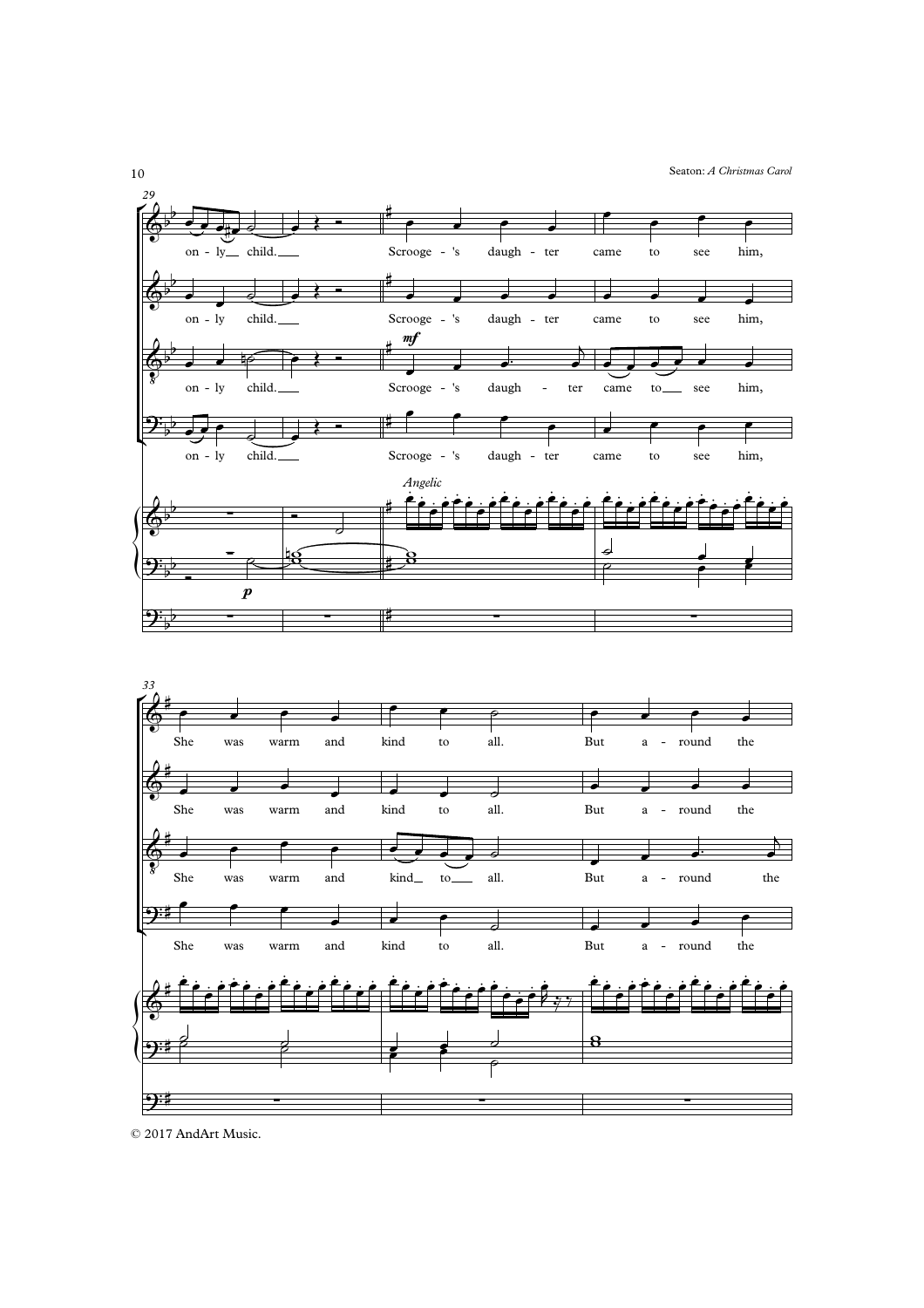Seaton: *A Christmas Carol*





<sup>©</sup> 2017 AndArt Music.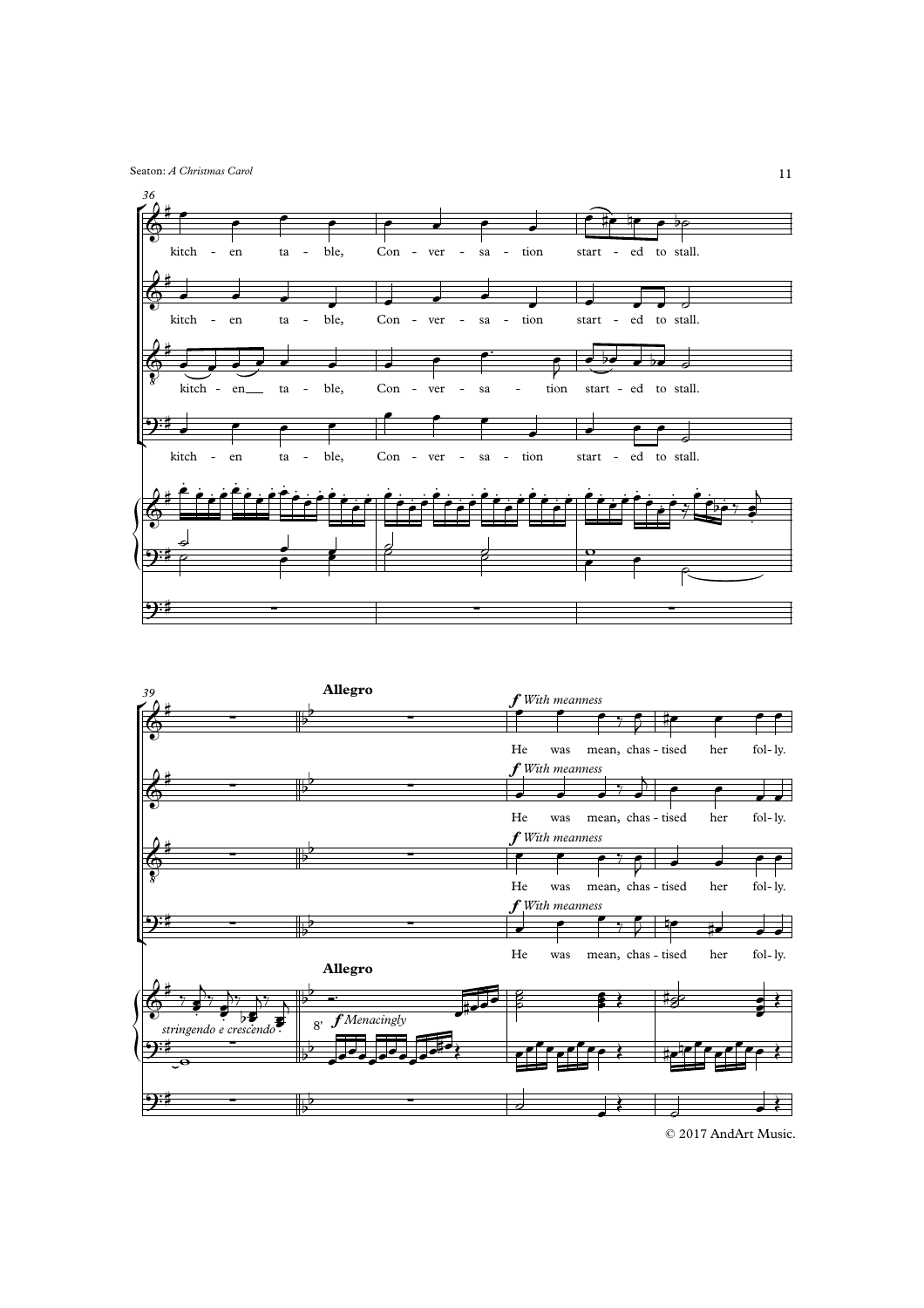



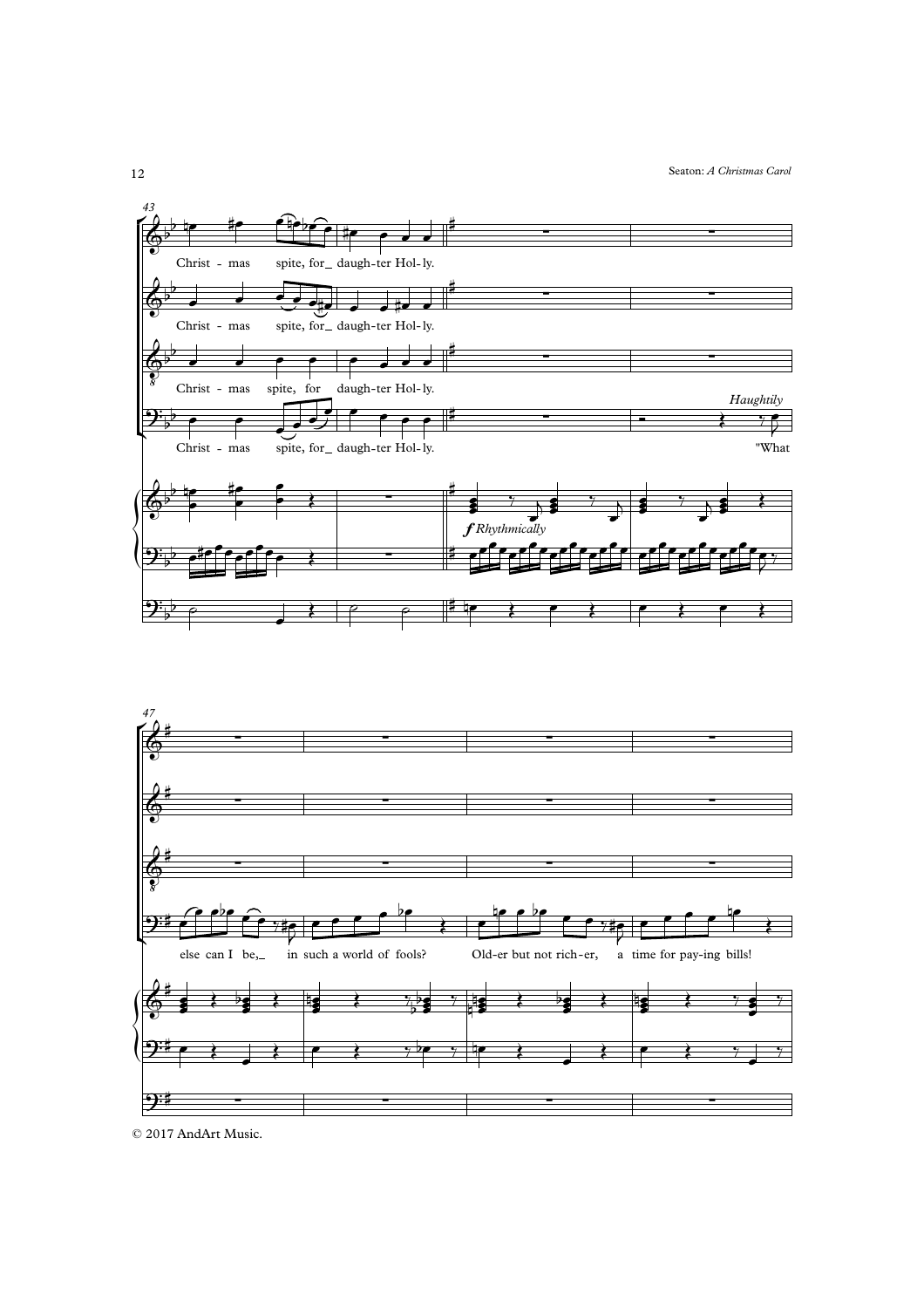Seaton: *A Christmas Carol*